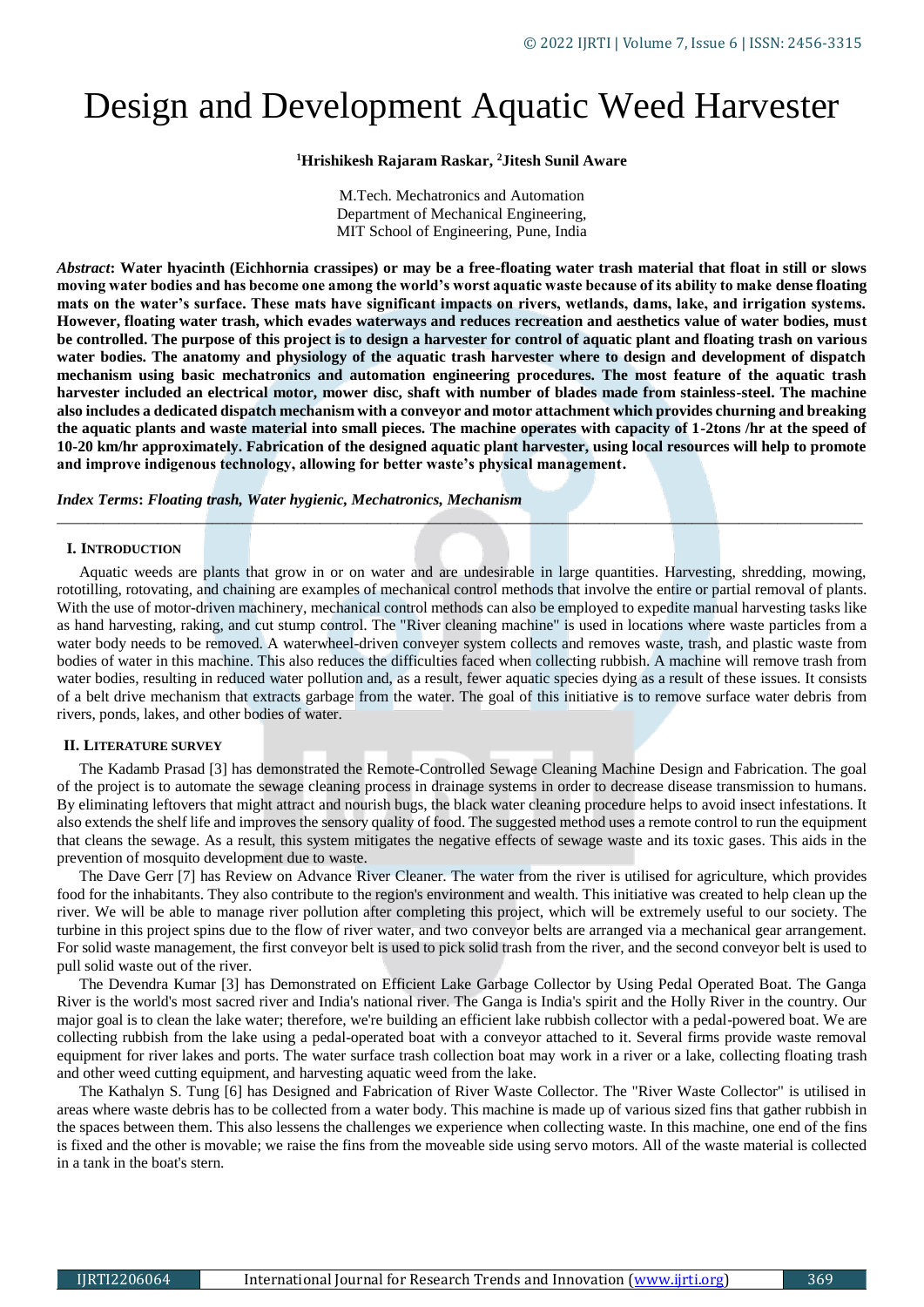#### **III. GAP IDENTIFICATION**

According to the water level of the Indian River, current trash collection machines are too large to be employed in shallow water. Because no company in India manufactures an aquatic waste collection machine, the machine's cost is excessively high because it is imported from China. There are very few automation techniques employed in today's garbage collection machines. There is no provision for a dispatching conveyor mechanism in the current aquatic trash collection machine.

#### **IV. PROBLEM STATEMENT**

To design and development of IC engine based manually operated floating trash handling machine for the capacity of 1 tone. The proposed machine is assisted with mechatronics devices to improvise its performance. The proposed machine targeted to maintain the water eco system.

#### **V. OBJECTIVES**

To create a frame that is light in weight and properly balanced. To choose a water-resistant and cost-effective material. The conveyor requires more surface area than the frame for other mechanisms. Calculating approximate weight of each equipment's used in the assembly for weight balancing. To study, understand and analysis different existing methods and exiting machines that used for floating trash handling. To design and analysis of proposed floating trash handling machine with suitable software. To develop the proposed floating trash handling machine. To test and investigate the performance of proposed floating trash handling machine.

#### **VI. PROPOSED METHODOLOGY**

Best Model Selection Taking into Account Various Parameters Material selection is depending on the river's pollution. When linking the conveyor assembly to the main boat haul, it must be weight balanced. Making a 3D model based on the parameters listed above. Using AutoCAD Maya to run the float test. Adding some sensors for detecting the water level and for upcoming hurdles on the water bodies.



Fig No.1 Methodology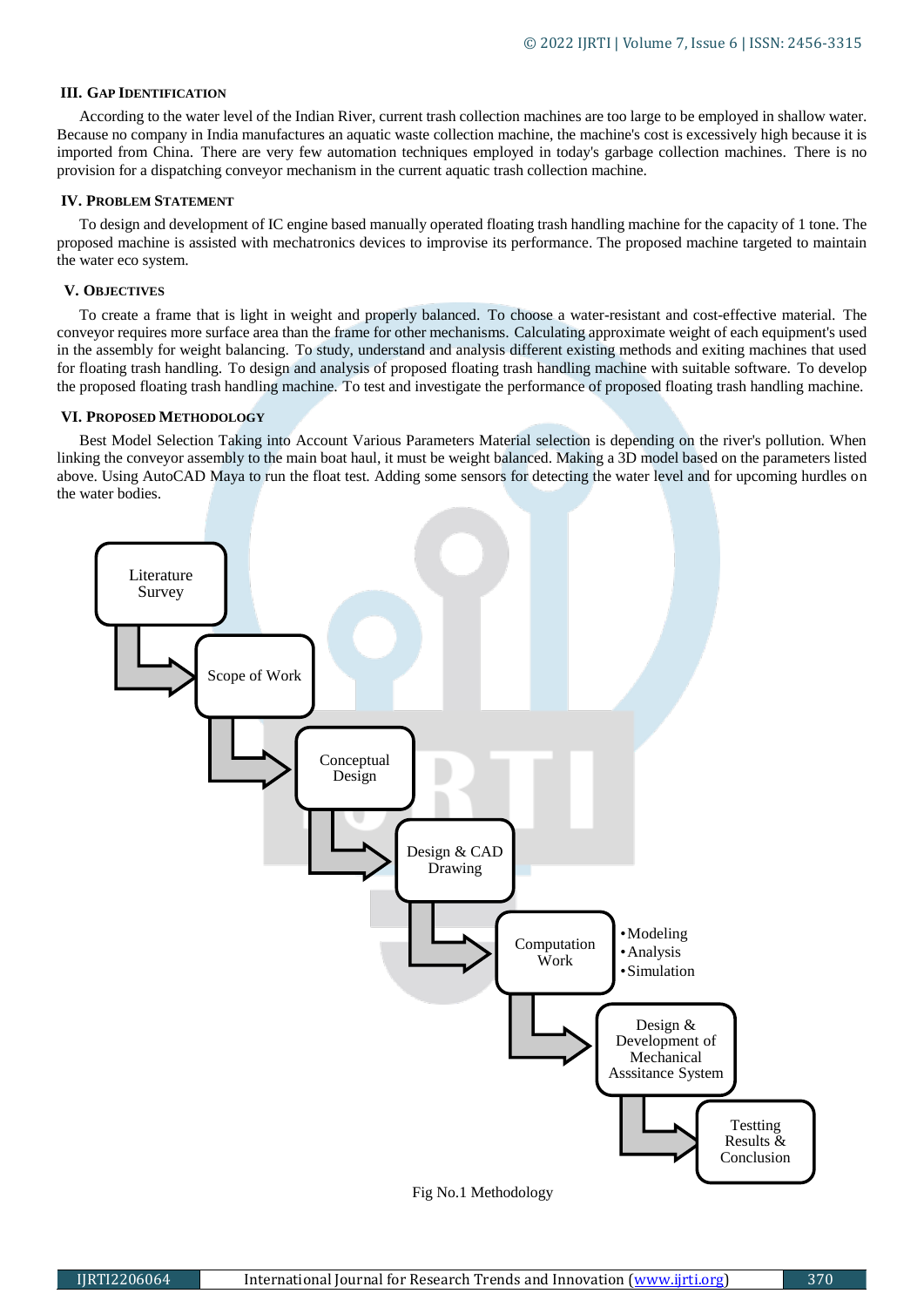#### **VII. CATIA DRAWING**

As per the weight carrying capacity of the actual model, we have designed the actual frame for harvester on CATIA. In this we have consider the 'L' section bars for the frame. The 'L' section bar was used because they have high strength as compared to circular bars. The dimensions of the frame where 11ft x 12ft.



Fig No.2 Actual design of frame on CATIA.

#### **Attachment of Plastic Tanks for Floating Purpose**

As per the weight calculations the for floating purpose we had used the tanks of capacity of 1000 liters we had required two tanks of 1000 liter's each for floating and balancing purpose. So, we needed to do the frame designing on CATIA with the tanks for balancing of the harvester and to know the actual arrangements before manufacturing the actual frame.

## **Plastic Tanks Specialty are**

- Low weight as compared to other designs
- Anti-corrosion and no effect of water
- No joints and welding's are required
- Low cost and reduced the overall cost of the Harvester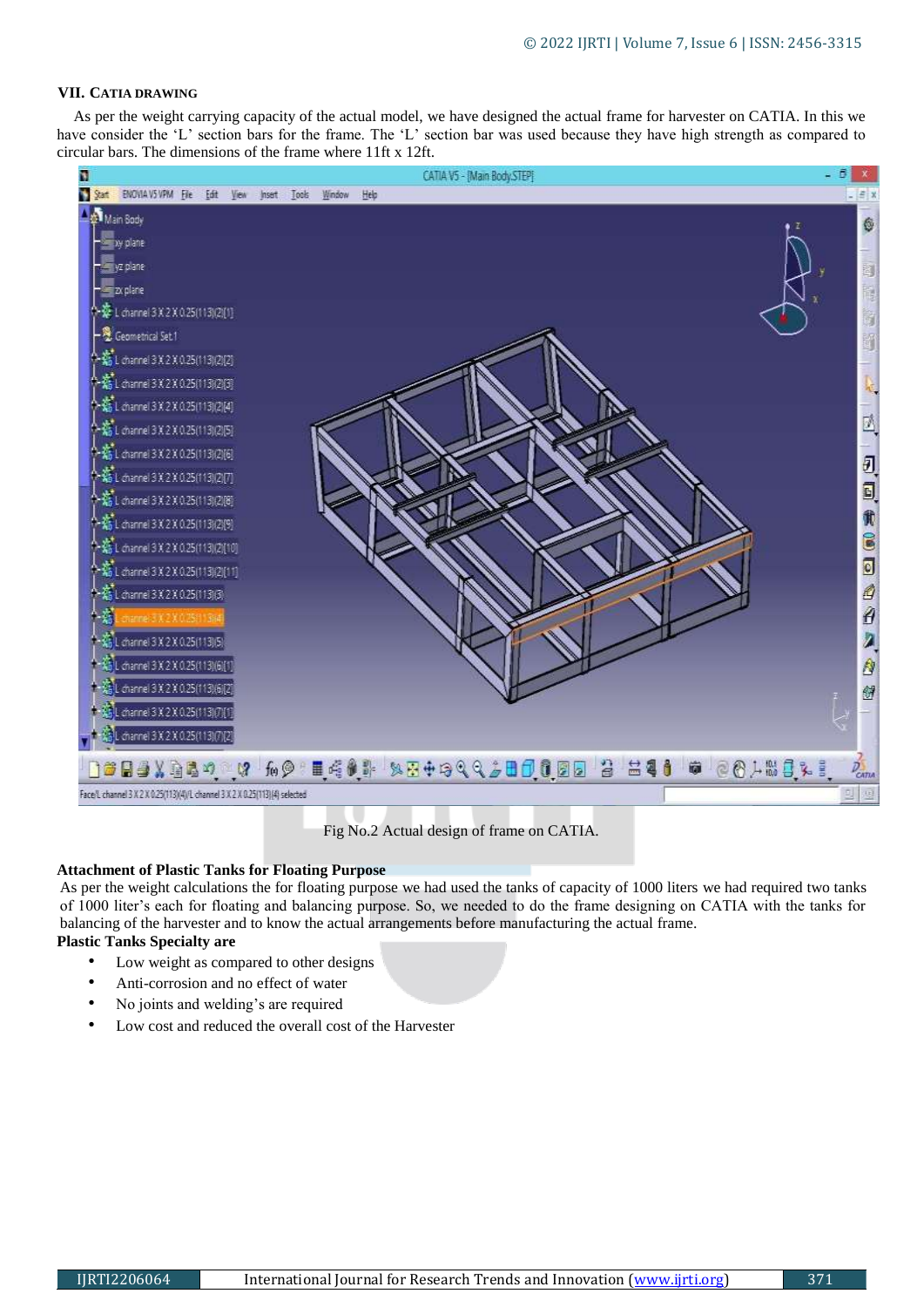

# Fig No.3 Actual design of frame with Tanks on CATIA.

# **VIII. ACTUAL FRAME FABRICATION**

Welding of the frame was carried out at local welding shop. The welding method used was shielded metal arc welding process for high strength at joints. The stick welding is most widely used welding processes. Shielded metal arc welding in which the flux covering on the electrode melts during welding. this forms the gas and slag to shield the arc and molten weld pool. The slag must be chipped of the weld bed after welding. The flux also provides a method of scavengers, deoxidizers and alloying elements to weld metals. When the arc is stuck between the metal rod (electrode) and the workpiece both the rod and workpiece surface melt to form a weld pool. Simultaneous melting of flux coating on rod will a form a gas and slag which protects weld pool from the surrounding atmosphere. The slag will solidify and cool and must be chipped off the weld bead once the weld run is complete.



Fig No.4 Actual Frame Welding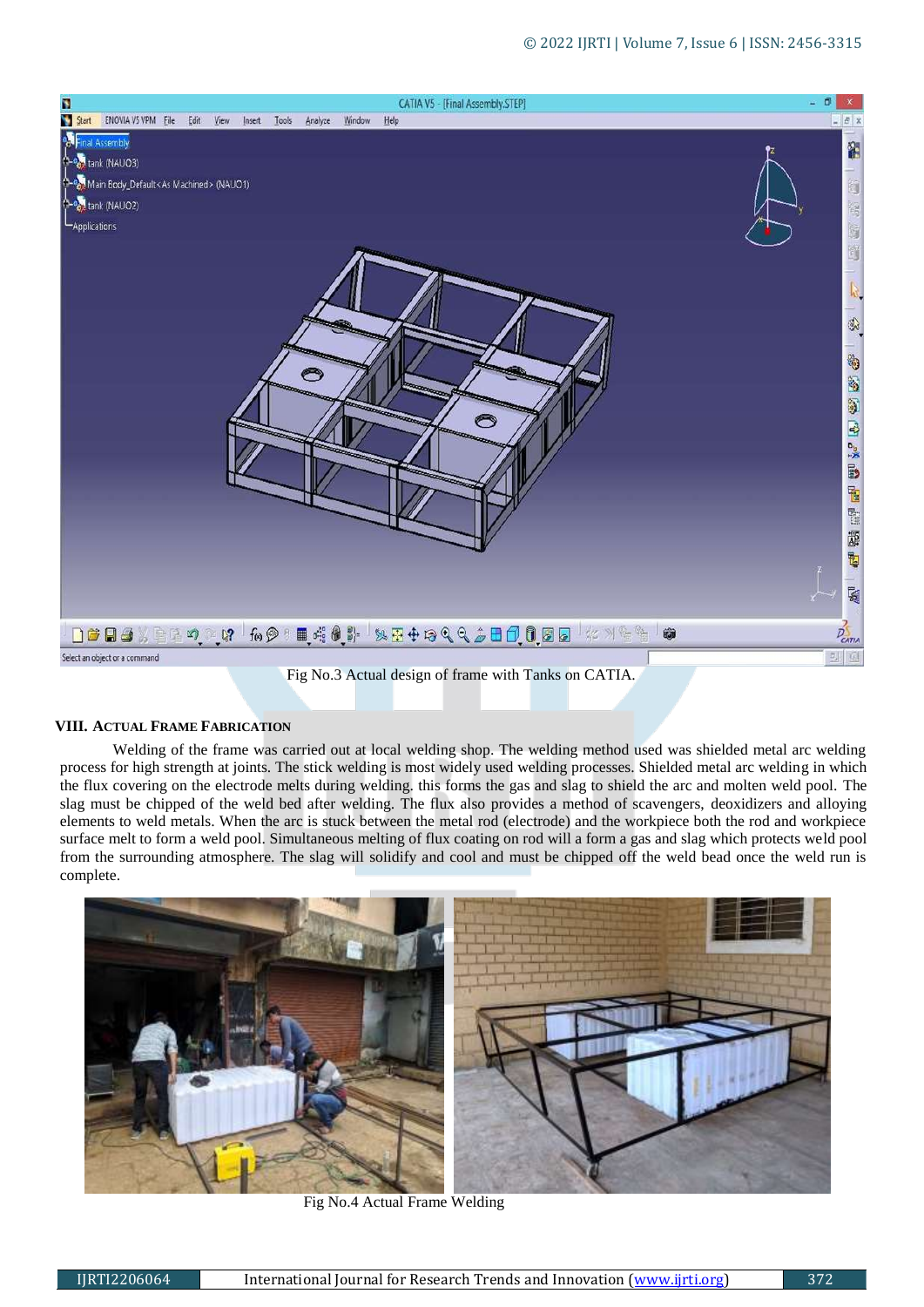

Fig No.5 Engine Attachment to the Frame.

## **IX. FUTURE MODIFICATION IN FRAME**

The overall actual frame was built of steel "L" section bars which used to get rusted after use in River water, so there was a need of new frame development which is more sustainable in river water and has better balancing opportunities and advanced technologies equipped. So new Aluminum frame tried on Solid Works software.